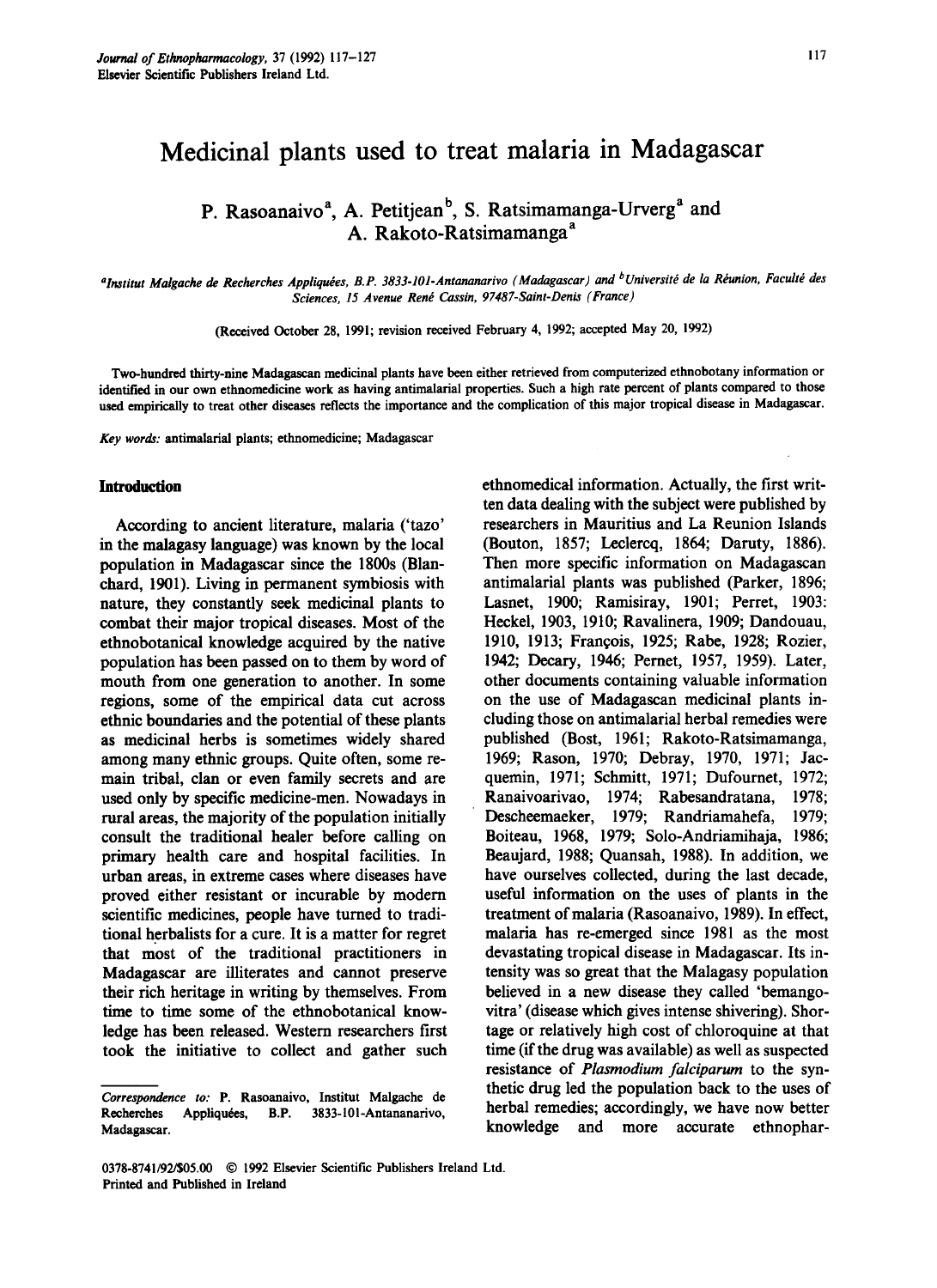macognosical information on such plants. This paper is a first attempt both to update a list of plants used empirically to combat malaria in Madagascar and to summarize published data regarding the nature of bioactive constituents, if known, by bringing together scattered information and previously unpublished data.

## **Materials and Methods**

All ethnobotanical information published in the literature mentioned above was classified, coded and transferred to computer disk (Razafindrakoto, 1989; Petitjean, 1990). Plants used for the treatment of malaria were then retrieved from the computer data. With respect to our own ethnobotanical program, the field work was conducted during the years *1981-1990* in Madagascar and encompassed the Eastern rainforests and the Southern semi-arid region. Ethnomedical information was obtained in two main ways: by (1) going into the forests with traditional practitioners and forest keepers, (2) interviewing people in the nearby villages. Materials were collected and preserved whenever possible. Their botanical identification was first confirmed by experienced forest keepers and further confirmed by comparison with voucher specimens deposited at the Department of Botany of'Pare Botanique et Zoologique de Tsimbazaza' and 'Direction de Recherches Forestières et Piscicoles'. These departments have wide and regularly updated collections of reference specimens of Madagascan plants.

## **Results and Discussion**

Two-hundred twenty-nine species (Table 1) of which about 30% are endemic to Madagascar have been reported as having antimalarial properties in Madagascan folklore medicine. They are distributed in 75 families and 176 genera. The methods of preparation and uses as well as plant part employed are presented in tabular form.

First, it is worthwhile to point out that although the Madagascan flora is characterized by a high rate of endemicity (more than 85% of native species are endemic to Madagascar), about 30% only of the antimalarial plants are specific to the island. Secondly, if we draw a comparison between the number of plants used traditionally to treat malaria with the number of those used to empirically combat other diseases in Madagascar (available from computerized ethnomedical information), we can conclude clearly that antimalarial plants possess by far the highest rate percent. It thus reflects the importance and complicated nature of the tropical disease in Madagascar. In effect, plants used empirically to treat the symptoms of malaria such as fever, febrile state, headache, splenomegaly have been classified as the so-called antimalaria plants. In other words, as malaria is still the most prevalent parasitic disease in Madagascar, most of the inhabitants having one of the symptoms mentioned above, which are in fact common to other diseases are said to be suffering from malaria. Because of the unreliability of diagnostic data, it is thus difficult to catalogue precisely plants that are successfully employed to combat the parasitic disease. Moreover, in highly infested areas, most of the inhabitants actually do not catch overt malaria but rather a latent form as a result of a certain immunity defense. Following secondary infection with diseases such as diarrhea and typhoid fever, the latent form of malaria becomes effective (medical doctor, team in IMRA, personal communication). Finally, co-occurence of malaria with another unrelated disease is frequent and it is sometimes difficult to make a correct diagnosis of the real health problem. This has been one of the major causes of death from malaria in Madagascar. Such a situation can explain the wide variety of medicinal plants used to combat malaria in Madagascan traditional herbal remedies.

Research into plant-derived antimalaria drugs in Madagascar was pioneered by Boiteau (1937a) who first studied endemic species of the *Cinchoneae* tribe for better quinine substitutes (Boiteau, 1937b). He then investigated the genus *Burasaia* (Boiteau, 1942) extracts of which were reported to be effective clinically in the treatment of malaria (Davidson, 1945). We have resumed this research work since 1986 following the dramatic resurgence in malaria which caused high mortality in Madagascar. Lessons to be drawn from our ethnobotanical work are as follows: (1) probably by analogy with chloroquine, bitter ('mafaitra' in the malagasy language) plants have received particular attention as antimalarials in folk remedies namely *Cassinopsis madagascariensis*  (bemafaitra), *Samadera* (= *Quassia) madagascariensis* (hazomafaitra), *Evodia fatraina* (fatray), *Urophyllum lyallii* (afatray), (2) in connection with the so-called new disease 'bemangovitra', a consequence of imaginary beliefs, some plants that were thought to be of particular efficiency received uncommon vernacular names, (3) the Malagasy population especially those living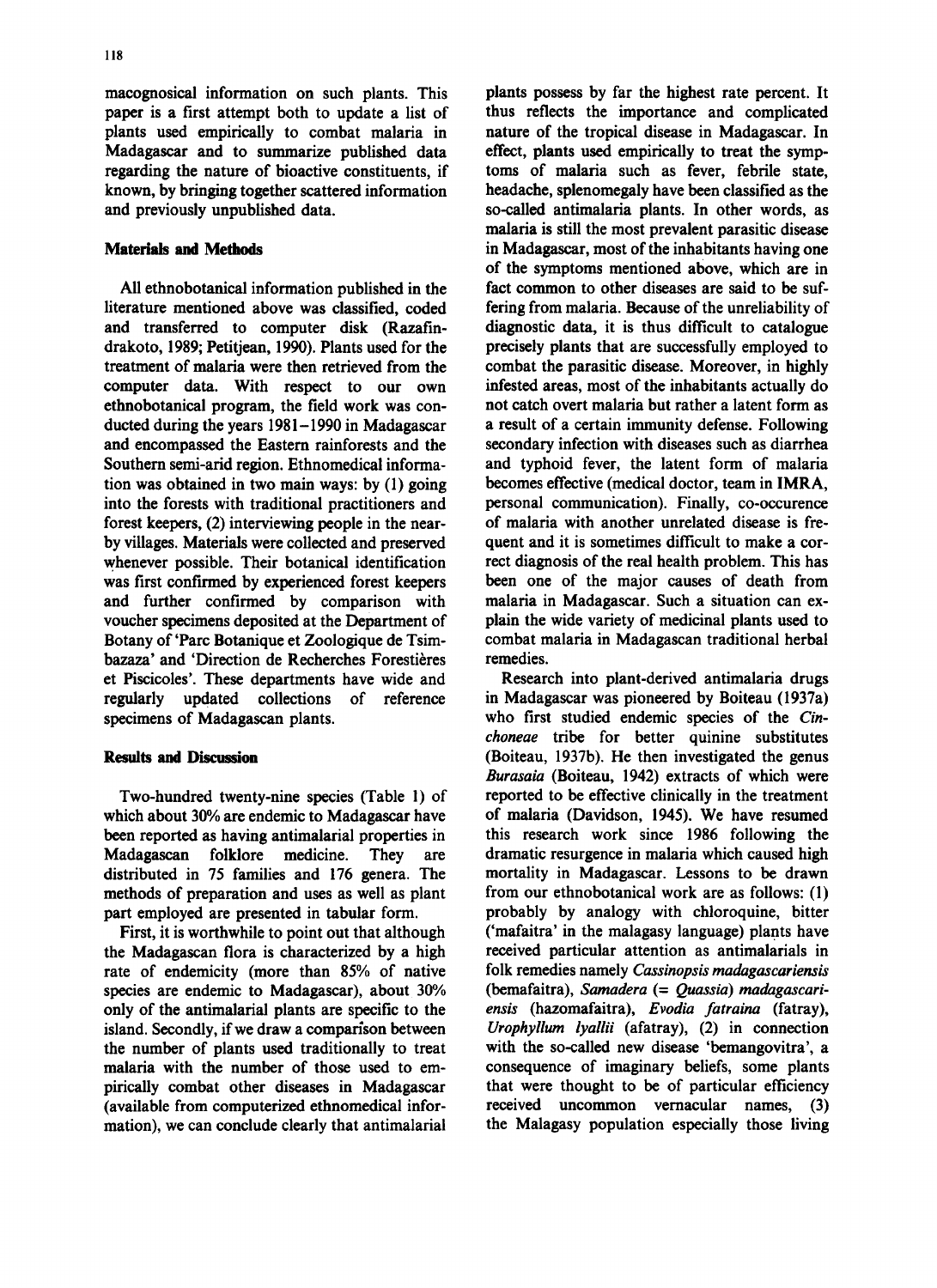## TABLE 1

### MEDICAL PLANTS USED TO TREAT MALARIA AND RELATED DISEASES IN MADAGASCAR

For non-identified species, common vernacular names are given. Abbreviations used: (i) plant part: leaves (LF), stem (ST), roots (RT), root bark (RB), stem bark (SB), flowers (FL), fruits (FR), seeds (SD), aerial part (AP); (2) preparation : decoction (dec), infusion (inf'), inhalation (inh); unless otherwise stated, decoction and infusion are taken by oral absorption; (3) traditional uses : febrifuge (fbr), antisplenomegaly (spl), antimalarial (mlr), adjuvant to quinine or chloroquinine (adj).

| Botanical name and family                   | Plant part | Preparation | <b>Traditional uses</b> |
|---------------------------------------------|------------|-------------|-------------------------|
| I — FUNGI                                   |            |             |                         |
| <b>AGARICACEAE</b>                          |            |             |                         |
| Psalliota sp. (holatany)                    | AP         | dec         | mlr                     |
| II — PTERIDOPHYTA                           |            |             |                         |
| <b>ADIANTACEAE</b>                          |            |             |                         |
| Adiantum incisum Forsk                      | AP         | dec         | fbr                     |
| <b>DAVALLIACEAE</b>                         |            |             |                         |
| Nephrolepis tuberosa (Bory) Pr.             | AP         | dec         | fbr                     |
| $III - ANGIOSPERMAE$                        |            |             |                         |
| Class DICOTYLEDONAE                         |            |             |                         |
| <b>ACANTHACEAE</b>                          |            |             |                         |
| Isoglossa gracillima Bak.                   | AP         | dec         | fbr                     |
| Justicia gendarussa Burm.                   | AP         | dec         | fbr                     |
| <b>ANACARDIACEAE</b>                        |            |             |                         |
| Mangifera indica L.                         | LF         | dec         | fbr                     |
| Pseudoprotorhus longifolius H. Perr.        | LF         | dec         | mlr                     |
| Rhus (=Baronia) taratana (Bak.) H. Perr.    | LF         | dec         | mlr                     |
| Sclerocarya caffra Sond.                    | LF         | inh, dec    | mlr                     |
| <b>ANNONACEAE</b>                           |            |             |                         |
| Popowia heterantha Diels                    | AP         | dec         | fbr                     |
| <b>APOCYNACEAE</b>                          |            |             |                         |
| Carissa edulis Vahl. var revoluta           | RT         | dec         | fbr                     |
| Plectaneia elastica Jum. et Perr.           | <b>AP</b>  | dec         | spl ·                   |
| <b>ARISTOLOCHIACEAE</b>                     |            |             |                         |
| Aristolochia acuminata Lamk.                | RT, ST, LF | dec         | mlr                     |
| <b>ASCLEPIADACEAE</b>                       |            |             |                         |
| Leptadenia madagascariensis Decne           | AP         | dec         | fbr                     |
| Pentopetia androsaemifolia Decne            | AP         | dec         | fbr                     |
| Folotsia sarcostemmoides Constantin et Bois | AP         | dec         | fbr                     |
| <b>AVICENNIACEAE</b>                        |            |             |                         |
| vicennia marina (Forsk) Vierh.              | <b>AP</b>  | dec         | mlr                     |
| Avicennia basilicum L.                      | AP         | dec         | mlr                     |
| <b>BALSAMINACEAE</b>                        |            |             |                         |
| Impatiens emirnensis Bak.                   | <b>AP</b>  | dec         | fbr                     |
| <b>BIGNONIACEAE</b>                         |            |             |                         |
| Fernandoa sp. (somontsohy)                  | <b>AP</b>  | dec         | mlr                     |
| Kigelianthe madagascariensis                |            |             |                         |
| Sprague var. hidebrandtii                   | LF         | inh, inf    | mlr                     |
| Ophiocolea floribunda H. Perr.              | LF         | dec         | fbr                     |
| Phyllarthron bernierianum Seem.             | LF         | dec         | fbr                     |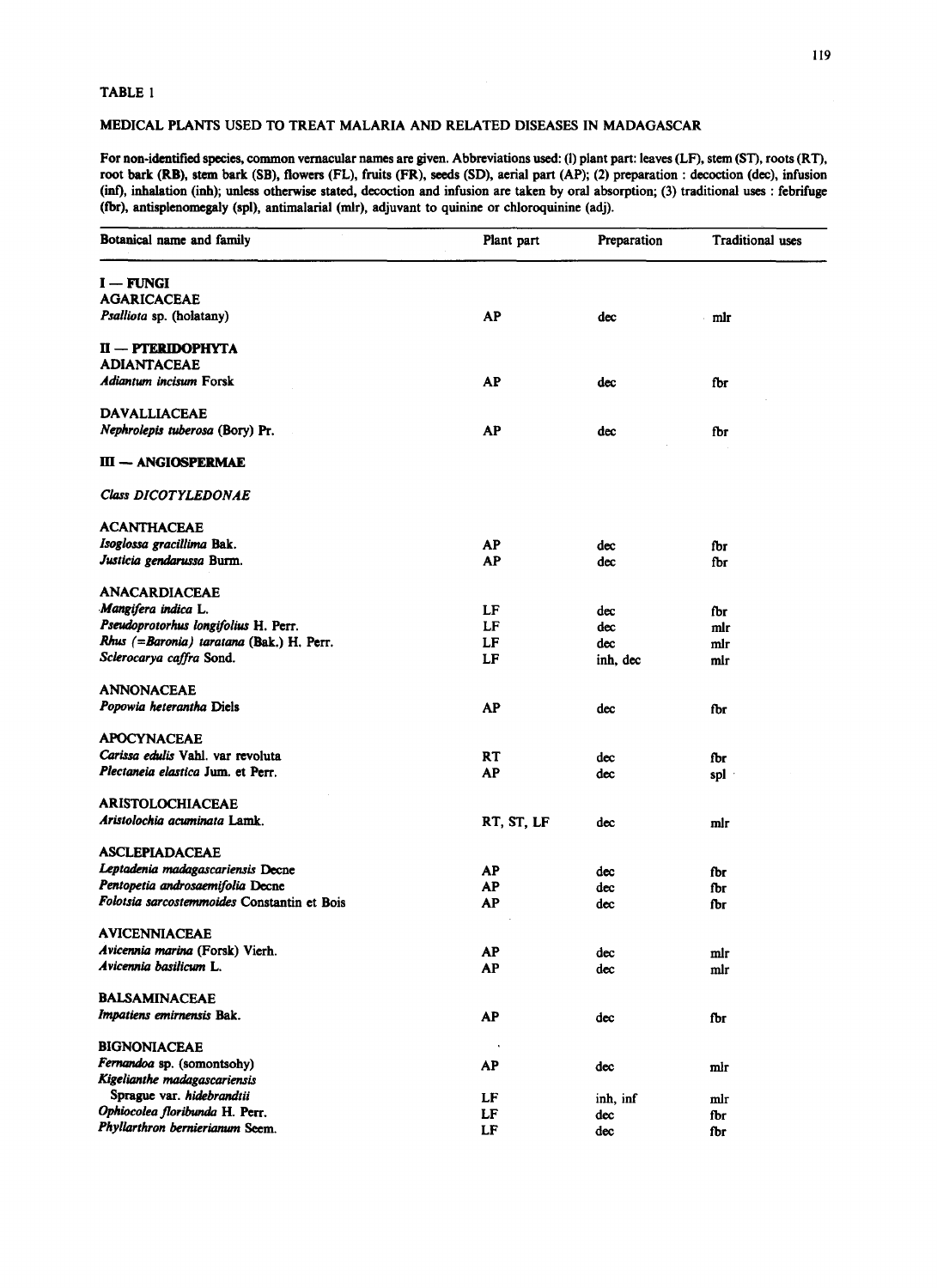| Botanical name and family                             | Plant part | Preparation     | <b>Traditional uses</b> |
|-------------------------------------------------------|------------|-----------------|-------------------------|
| Stereospermum euphoroides DC.                         | AP         | dec             | fbr                     |
| Stereospermum variable H. Perr.                       | AP         | dec             | fbr                     |
| <b>BOMACACEAE</b>                                     |            |                 |                         |
| Adansonia digitata L.                                 | LF         | dec             | fbr                     |
| Adansonia madagascariensis H. Bn.                     | LF         | dec             | fbr                     |
| Adansonia za H. Bn.                                   | LF         | dec             | fbr                     |
| <b>CAPPARIDACEAE</b>                                  |            |                 |                         |
| Boscia longifolia H. Moustapha                        | AP         | dec             | fbr                     |
| <b>CELASTRACEAE</b>                                   |            |                 |                         |
| Celastrus madagascariensis Loes.                      | AP         | dec             | fbr                     |
| Gymnosporia $(=$ Maytenus) trigyna (Lamb.) Bak.       | LF         | inh, dec        | fbr                     |
| <b>CHENOPODIACEAE</b>                                 |            |                 |                         |
| Chenopodium ambrosioides L.                           | AP         | inh, dec        | fbr, spl                |
| <b>COMBRETACEAE</b>                                   |            |                 |                         |
| Combretum coccinenum Lamk.                            | ST, LF     | dec             | fbr                     |
| Combretum villosum Boj.                               | ST, LF     | dec             | fbr                     |
| Combretu raimbaulti Heckel                            | LF         | dec             | fbr, mlr                |
| Poivrea obscura H. Perr.                              | AT, RT     | dec             | fbr                     |
| <b>COMPOSITAE (= ASTERACEAE)</b>                      |            |                 |                         |
| Ageratum conyzoides L.                                | AP         | dec             | fbr                     |
| Anthemis nobilis L.                                   | AP         | dec             | fbr                     |
| Brachylaena ramiflora (DC.) H. Humb.                  | AР         | dec             | mlr                     |
| Conyza aegytiaca Ait. var.                            |            |                 |                         |
| lineariloba                                           | AP         | dec             | mlr, adj                |
| Dichrocephala lyrata DC.                              | AP         | dec             | fbr                     |
| Dicoma incana Bak.                                    |            |                 | fbr                     |
| Elephantopus scaber L.                                | AP         | dec             | fbr                     |
| Helichrysum faradifani Sc. Elliot                     | AP         | dec             | fbr                     |
| Inula perrieri H. Humb.                               | LF         | dec             | mlr, spl                |
| Lactuca welwitschii Sc. Elliot                        | AP         | dec             | fbr                     |
| Launaea pauciflora H. Humb.                           | AP         | dec             | fbr                     |
| Laggera $(= Blumea)$ alata Sch. Bip. ex. Oliv.        | AP         | dec             | fbг                     |
| Oliganthes pseudocentauropsis H. Humb.                | LF         | ind, dec        | fbr                     |
| Parthenium hysterophorus L.                           | AP         | dec             | mlr                     |
| Psiadia coarctata H. Humb.                            | AP         | dec             | fbr                     |
| Pterocaulon decurrens Moore                           | AP         | dec             | fbr                     |
| Senecio antandroy Sc. Elliot                          | LF, ST     | inh, dec        | fbr                     |
| Senecio ompricaefolius (ex DC.)                       |            |                 |                         |
| H. Humb.                                              | <b>AP</b>  | dec             | mlr                     |
| Stenocline inuloides DC.                              | LF         | dec             | mlr, fbr                |
| Tagetes erecta L.                                     | LF         | dec<br>dec      | fbr, mlr<br>mlr         |
| Tagetes patula L.                                     | LF         |                 | fbr                     |
| Vernonia appendiculata Less                           | LF<br>LF   | inh, dec        | fbr                     |
| Vernonia kenteocephala Bak.                           | AP         | inh, dec<br>dec | mlr                     |
| Vernonia pectoralis Bak.<br>Vernonia trichodesma Bak. | LF         | dec             | mlr                     |
|                                                       | AP         | dec             | mlr                     |
| Vernonia chapelieri Drak.                             | AP         | dec             | mlr                     |
| Vernonia sp. (Dr. Hely)                               | AP         | dec             | mlr                     |
| Vernonia ampandrandavensis Bak.                       | AP         | dec             | fbr                     |
| Vernonia aemulans Vatke                               | AP         | dec             | fbr                     |
| Vernonia betonicaefolia Bak.                          | AP         | dec             | fbr                     |
| Vernonia prolytricholepsis Bak.                       | AP         | dec             | fbr                     |
| Vernonia rhodolepsis Bak.                             | AP         | dec             | fbr                     |
| Vernonia speciforma Klatt                             |            |                 |                         |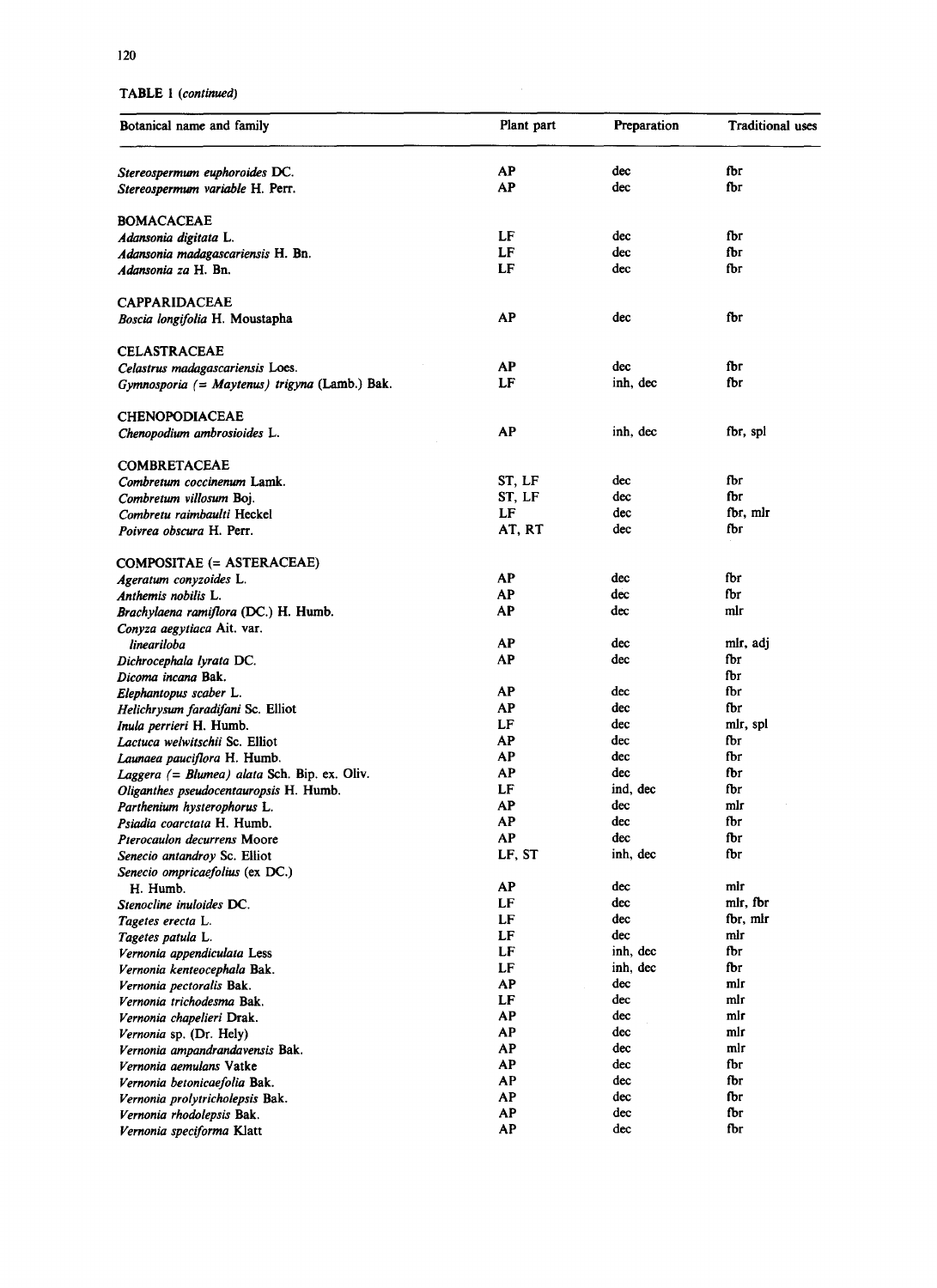TABLE 1 *(continued)* 

| Botanical name and family                                                     | Plant part | Preparation | <b>Traditional uses</b> |
|-------------------------------------------------------------------------------|------------|-------------|-------------------------|
| <b>CONNARACEAE</b>                                                            |            |             |                         |
| Cnestis polyphylla Lamk.                                                      | LF         | dec         | fbr                     |
| <b>CRASSULACEAE</b>                                                           |            |             |                         |
| Kalanchoe (= Bryophyllum) crenata Ham.                                        | AP         | dec         | fbr                     |
| Kalanchoe laxiflora Bak.                                                      | AP         | dec         | fbr                     |
| <b>CUCURBITACEAE</b>                                                          |            |             |                         |
| Lagenaria siceraria Standley                                                  | AP         | dec         | fbr                     |
| Momordica charantia L.                                                        | AP         | dec         | mlr                     |
| <b>CUNONIACEAE</b>                                                            |            |             |                         |
| <i>Weinmannia lantziana</i> Baill.                                            | LF, ST     | inf         | fbr                     |
| <b>EBENACEAE</b>                                                              |            |             |                         |
| Diospyros humbertiana H. Perr.                                                | RT, ST     | dec         | fbr                     |
| <b>ERYTHROXYLACEAE</b>                                                        |            |             |                         |
| Erythroxylon sp. (fisatelo)                                                   | AP         | dec         | fbr                     |
|                                                                               |            |             |                         |
| <b>EUPHORBIACEAE</b><br>Acalypha radula Bak.                                  | AP         | inh, dec    | fbr                     |
| Croton sp. (tambio)                                                           | ST, LF     | inh, dec    | fbr                     |
| Croton goudoti H. Bn.                                                         | LF         | inh, dec    | mlr                     |
| $Flueggea (= Security) microcarpa Blume$                                      | AP         | dec         | mlr                     |
| Jatropha curcas L.                                                            | LF, RT     | dec         | mlr                     |
| Manihot utilisma Pohl.                                                        | LF         | dec         | mlr                     |
| Phyllanthus decipiens var. antsihanakensis                                    | LF         | dec         | fbr                     |
| Phyllanthus mocquerysiamus DC.                                                | <b>RT</b>  | dec         | spl, adj                |
| Phyllanthus sp. (lalangiala)                                                  | AP         | dec         | mlr                     |
| <b>FLACOURTIACEAE</b>                                                         |            |             |                         |
| Aphloia theaeformis Benn.                                                     | LF         | dec         | fbr                     |
| Homalium sp. (hazoambo)                                                       | LF         | dec         | mlr                     |
| Physena madagascariensis Norh ex. Thouars                                     | AP         | dec         | fbr                     |
| <b>GENTIANACEAE</b>                                                           |            |             |                         |
| <i>Exacum tsimihety</i> H. Humb                                               | AP         | dec         | spl                     |
|                                                                               |            |             |                         |
| <b>GUTTIFERAE (= CLUSIACEAE)</b><br>Harungana madagascariensis Lam. ex. Poir. | LF         |             |                         |
| Hypericum lalandii Choisy                                                     | AP         | dec<br>inh  | fbr, spl                |
| Psorospermum androsaemifolium Bak.                                            | LF         |             | fbr<br>fbr              |
|                                                                               |            | inh, dec    |                         |
| <b>HERNANDIACEAE</b><br>Hernandia voyroni Jum.                                | SB         |             |                         |
|                                                                               |            | dec         | adj, spl                |
| <b>ICACINACEAE</b>                                                            |            |             |                         |
| Cassinopsis madagascariensis (Baill.) H. Bn.                                  | LF, SB     | dec         | mlr                     |
| <b>LABIATAE (= LAMIACECAE)</b>                                                |            |             |                         |
| Burnatastrum (= Plectranthus) lanceolatum J. Briq.                            | AP         | dec         | fbг                     |
| Hyptis pectinata Poit.                                                        | LF         | dec         | mlr                     |
| Leonotis nepetaefolia R. Br.                                                  | AP         | dec         | fbr                     |
| Ocimum canum Sims.                                                            | ST, SD     | dec         | mlr                     |
| Ocimum suave Willdenow                                                        | ST, LF     | dec         | fbr                     |
| <b>LAURACEAE</b>                                                              |            |             |                         |
| Cassytha filiformis L.                                                        | AP         | dec         | fbг                     |
| Cinnamomum camphora (L.) Sieb.                                                | LF         | inh, inf    | mlr                     |
| Cinnamomum zeylanicum Breyn.                                                  | LF         | inh, inf    | fbr                     |
| Ravensara aromatica Gmel.                                                     | LF         | inh, inf    | fbr                     |
|                                                                               |            |             |                         |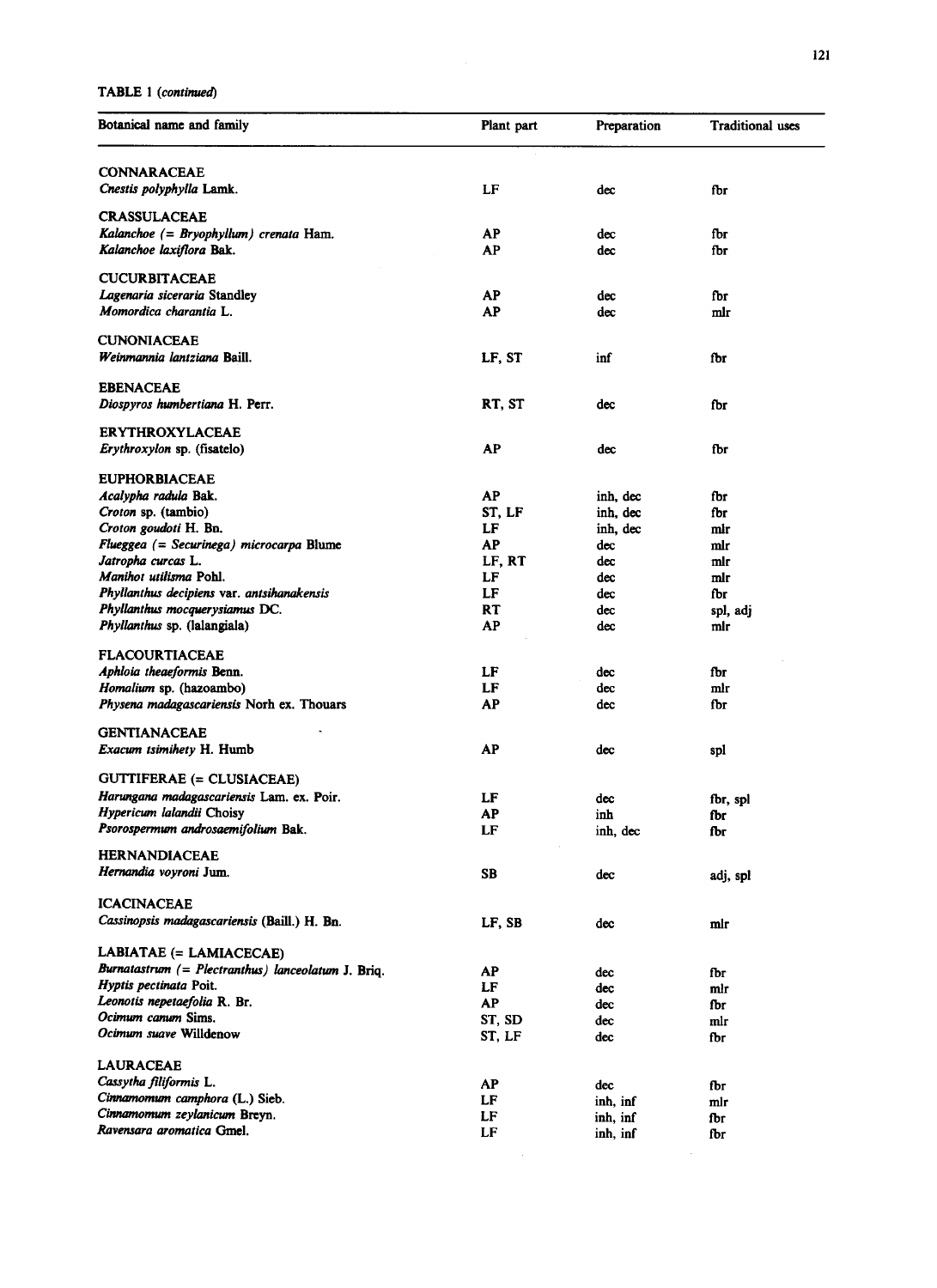| Botanical name and family                    | Plant part | Preparation | Traditional uses |
|----------------------------------------------|------------|-------------|------------------|
| LEGUMINOSAE (= FABACEAE)                     |            |             |                  |
| Abrus precatorius L.                         | LF         | dec         | mlr              |
| Acacia sp. (roimena)                         | LF         | dec         | fbr              |
| Albizzia fastigiata Oliv.                    | SB         | dec         | fbr              |
| Albizzia lebbek Benth.                       | АP         | dec         | mlr              |
|                                              |            |             |                  |
| Baphia capparidifolia Bak.                   | LF         | inh         | fbr              |
| Caesalpinia bonducella Fleming               | SD, RT     | dec         | mlr              |
| Cassia laevigata Willd.                      | LF         | dec         | spl              |
| Cassia occidentalis L.                       | AP         | dec         | mlr              |
| Crotalaria spinosa Hochst.                   | LF         | dec         | mlr              |
| Desmodium hirtum Grill et Perr.              | АP         | dec         | spl              |
| Erythryna indica Lamk.                       | АP         | dec         | mlr              |
| Mundulea pauciflora Bak.                     | LF         | inh         | fbr              |
| Mundulea suberosa Benth.                     | LF         | inh         | fbr              |
| Neobaronia phyllanthoides Bak.               | AP         | dec         | fbr              |
| Phylloxylon ensifolium Baill.                | AP         | dec         | fbr              |
| Sesbania punctata DC.                        | AP         | inh, dec    | fbr              |
| Smithia chamaecrista Benth.                  | AP         | inh, dec    | fbr              |
| Teramnus labialis Clinn.                     | AP         | inh         | fbr              |
| <b>LOGANIACEAE</b>                           |            |             |                  |
| Anthocleista amplexicaulus Bak.              | AP         | dec         | mlr              |
| Anthocleista rhizophoroides Bak              | RT. LF     | dec         | mlr              |
| Nuxia coriacea Sulereder                     | AP, RT     | dec         | fbr              |
| Nuxia sphaerocephala Bak.                    | AP, RT     | dec         | fbr              |
| Nuxia subcoriacea Jovet                      | AP, RT     | dec         | fbr              |
| Nuxia terminalioides Bak.                    | AP, RT     | dec         | fbr              |
| Strychnos mostuoides Leeuwenberg             | AP         | dec         | mlr              |
|                                              |            |             |                  |
| <b>MALVACEAE</b><br>Pavonia urens Lass.      | AP         | inh, dec    | fbr              |
|                                              | LF         | dec         | spl, fbr         |
| Sida rhombifolia L.                          |            |             |                  |
| <b>MELIACEAE</b>                             |            |             |                  |
| Cedrelopsis grevei H. Bn.                    | SB         | dec         | fbr              |
| Khaya madagascariensis Jum. et Perr.         | AP         | dec         | fbr              |
| Malleastrum mandanense Leroy                 | AP         | dec         | fbr              |
| Melia azedarach L.                           | RB         | dec         | fbr              |
| <b>MENDONCIACEAE</b>                         |            |             |                  |
| Mendoncia lagellaris F. Benoît               | AP         | dec         | sph              |
| <b>MENISPERMACEAE</b>                        |            |             |                  |
| <b>Burasaia australis Sc. Elliot</b>         | RB         | dec         | mlr, adj         |
| Burasaia congesta Decne                      | RB         | dec         | mlr, adj         |
| Burasaia gracilis Decne                      | RB         | dec         | mlr, adj         |
| Burasaia madagascariensis Thou.              | <b>RB</b>  | dec         | mlr, adj         |
| Burasaia nigrescens R. Cap.                  | RB         | dec         | mir, adj         |
| Chasmanthera uviformis Baill.                | SB         | dec         | mlr              |
| Cissampelos pareira L.                       | RT         | dec         | mlr              |
| Cissampelos madagascariensis (Baill.) Diels. | RT         | dec         | mlr              |
| Spirospermum penduliflorum Thou.             | RT, SB     | dec         | mlr, adj         |
| Strychnopsis thouarsii Baill.                | LF, RB     | dec         | mlr, adj         |
| Triclisia macrocarpa (Baill.) Diels          | RB, SB     | dec         | mir              |
| <b>MONIMIACEAE</b>                           |            |             |                  |
| Tambourissa religiosa DC.                    | LF         | dec         | fbr              |
| <b>MORACEAE</b>                              |            |             |                  |
| Ficus megapoda Bak.                          | RT, LT     | dec         | fbr              |
|                                              |            |             |                  |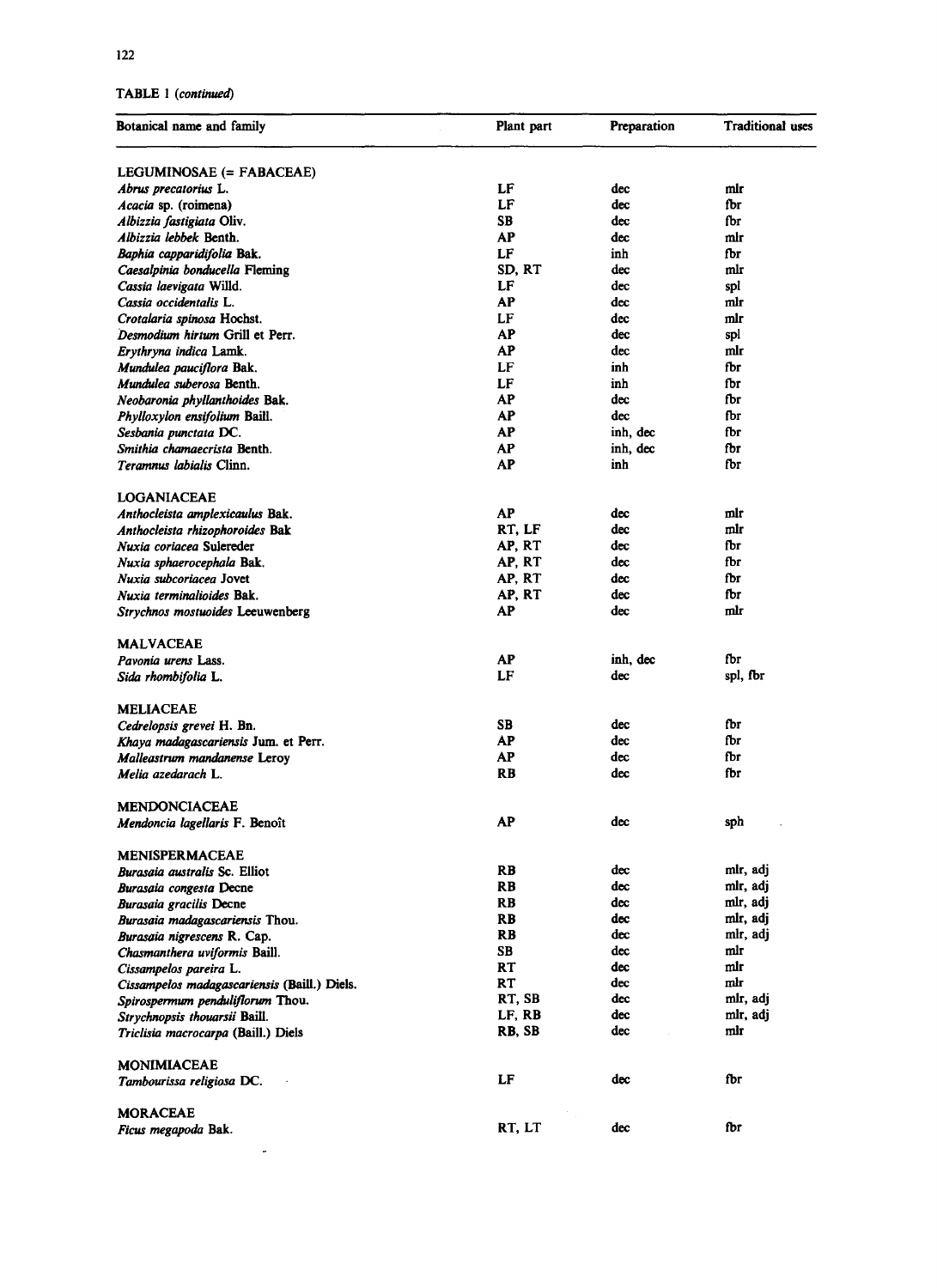# TABLE 1 *(continued)*

| Botanical name and family                          | Plant part | Preparation | Traditional uses |
|----------------------------------------------------|------------|-------------|------------------|
| Ficus pyrifolia Lamk.                              | LF :       | dec         | fbr              |
| Ficus melleri Bak.                                 | AP         | dec         | fbr              |
| <b>MORINGACEAE</b>                                 |            |             |                  |
| Moringa pterygosperma Gaertn.                      | RB         | dec :       | fbr, spl         |
| <b>MYRTACEAE</b>                                   |            |             |                  |
| Eucalyptus amygdalina Lab.                         | LF         | inh         | fbr              |
| Eucalyptus saligna Smith.                          | LF         | inh         | fbr              |
| Eugenia sp. (voamaratoatra)                        | AP         | dec         | fbr              |
| <b>NYCTAGINACEAE</b>                               |            |             |                  |
| Boerhaavia diffusa L.                              | AP, RT     | dec         | fbr              |
| OCHNACEAE                                          |            |             |                  |
| Campylospermum deltoideum Bak. var. tiegnem        | ST, LF     | dec         | fbr              |
| <b>OENOTHERACEAE (= ONAGRACEAE)</b>                |            |             |                  |
| Jussiaea (= Ludwigia) suffruticosa L.              | AP         | inh, dec    | fbr              |
| <b>OLEACEAE</b>                                    |            |             |                  |
| Noronhia myrtoides H. Perr.                        | AP, RT     | dec         | fbr              |
|                                                    |            |             |                  |
| <b>OXALIDACEAE</b>                                 |            |             |                  |
| Biophytum sensitivum (L.) DC.                      | LF, AP     | dec         | fbr, spl         |
| PIPERACEAE                                         |            |             |                  |
| Piper borbonense (C.) DC.                          | ST. LF     | dec         | fbr              |
| Piper pachyphyllum Bak.                            | FR         | dec         | fbr              |
| Piper pyrifolium Vahl.                             | FR, AP     | dec         | fbr              |
| Piper emirnense Bak.                               | AP         | dec         | fbr ·            |
|                                                    |            |             |                  |
| PITTOSPORACEAE                                     |            |             |                  |
| Pittosporum ochrosiaefolium Boj.                   | AΡ         | dec         | fbr              |
| <b>RANUNCULACEAE</b>                               |            |             |                  |
| Clematis mauritiana Lamk. var. normalis            | AP         | dec         | mlr              |
| RHIZOPHORACEAE                                     |            |             |                  |
| Weihea sessiliflora Bak.                           | AP         | dec         | fbr              |
| Weihea sp. (hazomamy)                              | AP         | dec         | fbr              |
| <b>RUBIACEAE</b>                                   |            |             |                  |
| Anthospermum emirnense Bak.                        | <b>AP</b>  | dec         | mlr              |
| Cinchona ledgeriana Muens                          | SB         | dec         | mlr              |
| Cinchona officinalis L.                            | SB         | dec         | mlr              |
| Cinchona succirubra Pavon et Kiutzsch              | SB         | dec         | mlr              |
| Cephalanthus spathelliferus Bak.                   | LF         | dec         | mlr              |
| Danais fragrans Gaertn.                            | <b>RT</b>  | dec         | mlr              |
| Danais gerrardii Bak.                              | RT         | dec         | mir              |
| Danais verticillata Bak.                           | RT         | dec         | mlr              |
| Danais breviflora Bak.                             | RT         | dec         | mlr              |
| Danais cernua Bak.                                 | <b>RT</b>  | dec         | mlr              |
| Gaertnera abovata Bak.                             | AP         | dec         | fbr              |
| Gaertnera phanerophlebia Bak.                      | AР         | dec         | fbr              |
| <i>Hymenodyction lohavato Baill.</i>               | RB, SB     | dec         | mlr              |
| Pauridiantha (= Urophyllum) lyallii (Bak.) Bremek. | RB, LF     | dec         | adj, spl         |
| Payera excelsa H. Bn.                              | LF         | dec         | fbr              |
| Psychotria bulata                                  | AP         | dec         | ſbr              |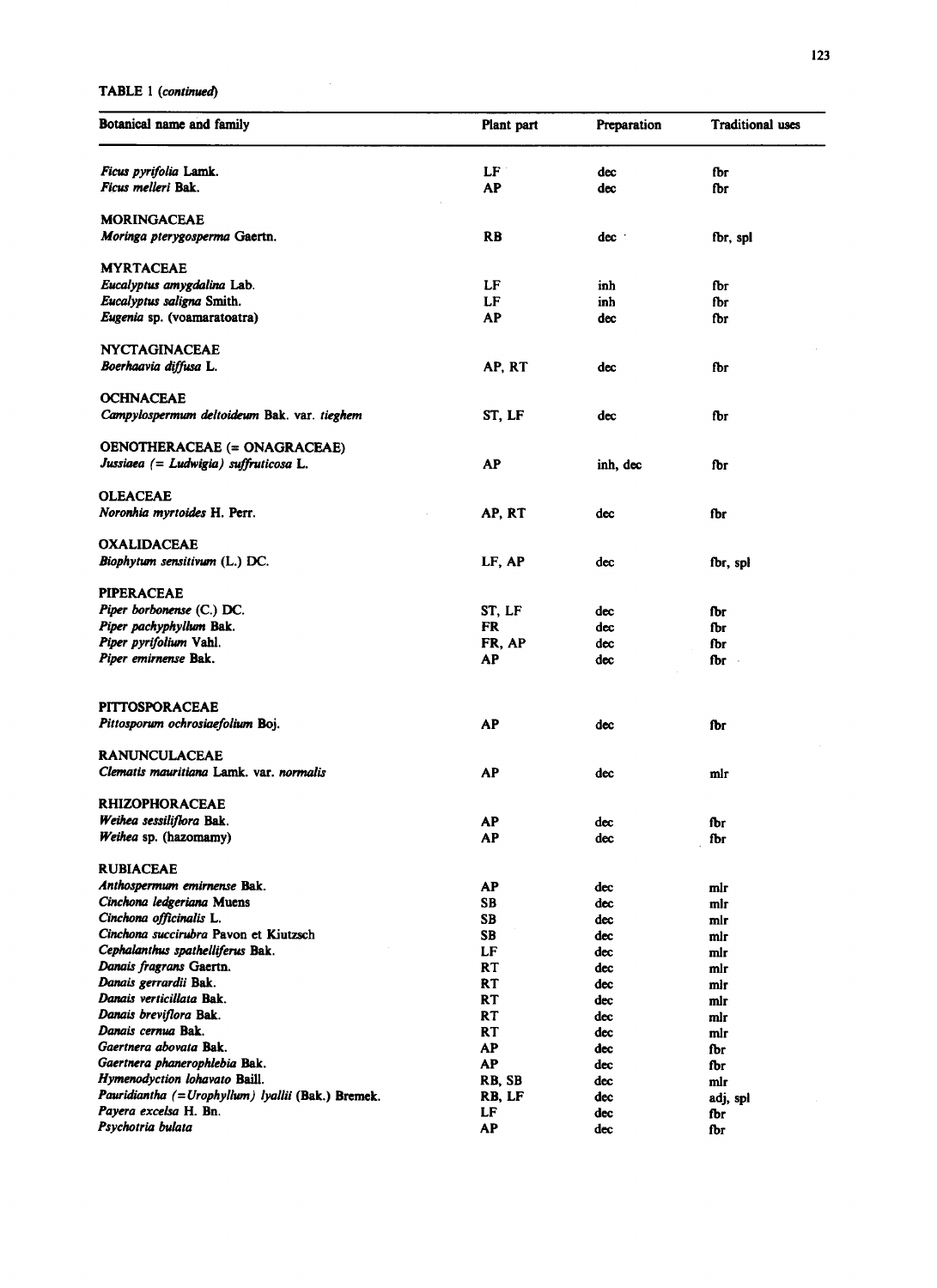TABLE 1 *(continued)* 

| Botanical name and family                     | Plant part | Preparation | <b>Traditional uses</b> |
|-----------------------------------------------|------------|-------------|-------------------------|
| Psychotria obtusifalia Meyer                  | AP         | dec         | fbr                     |
| Randia talangnigna DC.                        | AP         | dec         | fbr                     |
| Saldinia sp. (andriambavifoy)                 | AP         | dec         | mlr                     |
| Schismatoclada concinna Bak.                  | <b>RB</b>  | dec         | mlr                     |
| Schismatoclada farahimpensis Bak.             | RB         | dec         | mlr                     |
| Schismatoclada viburnoides Bak.               | RB         | dec         | mlr                     |
| Tarenna sp. (mahafetra)                       | AP         | dec         | fbr                     |
| Tricalysia sp. (tavazo)                       | AP         | dec         | fbr                     |
| <b>RUTACEAE</b>                               |            |             |                         |
| Citrus medica L.                              | LF         | inh         | fbr                     |
| Evodia fatraina H. Perr                       | RB. SB     | dec         | mlr                     |
| Toddalia asiatica Lamk.                       | AP         | dec         | mlr                     |
| Zanthoxylum tsihanimpotsa H. Perr.            | SB         | dec         | mlr                     |
| <b>SAPINDACEAE</b>                            |            |             |                         |
| Dodonaea viscosa Jacq.                        | LF         | dec         | mlr                     |
| Dodonaea madagascariensis Rdlk.               | LF         | dec         | mlr                     |
| Plagioscyphus sp. (hazokitsikitsika)          | AP         | dec         | fbr                     |
| <b>SAPOTACEAE</b>                             |            |             |                         |
| Imbricaria (= Mimusops) Bojeri                | AP         | dec         | fbr                     |
| <b>SCHIZAEACEAE</b>                           |            |             |                         |
| Lygodium lanceolatum Desv.                    | AP         | dec         | fbr                     |
| Mohria caffrorum (L.) Desv.                   | AP         | dec         | mlr                     |
| <b>SCROPHULARIACEAE</b>                       |            |             |                         |
| Halleria sp. (somotsoy)                       | AP         | dec         | fbr                     |
| Scoparia dulcis L.                            | ΑP         | dec         | fbr                     |
| <b>SIMAROUBACEAE</b>                          |            |             |                         |
| Samadera (= Quassia) madagascariensis Gaertn. | RB         | dec         | fbr                     |
| Samadera indica Gaertn.                       | RB         | dec         | fbr                     |
| <b>SOLANACEAE</b>                             |            |             |                         |
| Solanum indicum L.                            | AP         | dec         | fbr                     |
| Solanum macrocarpum L.                        | RT, FR     | inh, dec    | fbr                     |
| Solanum heteracanthum Bak.                    | AP         | dec         | fbr                     |
| <b>STRELITZIACEAE</b>                         |            |             |                         |
| Ravenala madagascariensis Adams               | AP         | inf, dec    | fbr                     |
| <b>THYMELAEACEAE</b>                          |            |             |                         |
| Gnidia danguyana J. Leand.                    | AP         | inf, dec    | fbr                     |
| Lasiosiphon (=Gnidia) perrieri J. Leand       | AP         | inf, dec    | fbr                     |
| <b>TILIACEAE</b>                              |            |             |                         |
| Grewia triflora Walp.                         | AP.        | dec         | fbr                     |
| <b>ULMACEAE</b>                               |            |             |                         |
| Celtis madagascariensis Boj.                  | RB, SB     | dec         | fbr                     |
| Trema orientalis Blume                        | AP         | dec         | mlr                     |
| Trema commersonii Boj.                        | AΡ         | dec         | mlr                     |
| <b>UMBELLIFERAE (=APIACEAE)</b>               |            |             |                         |
| Pimpinella ebracteata Bak.                    | <b>AP</b>  | dec         | fЪг                     |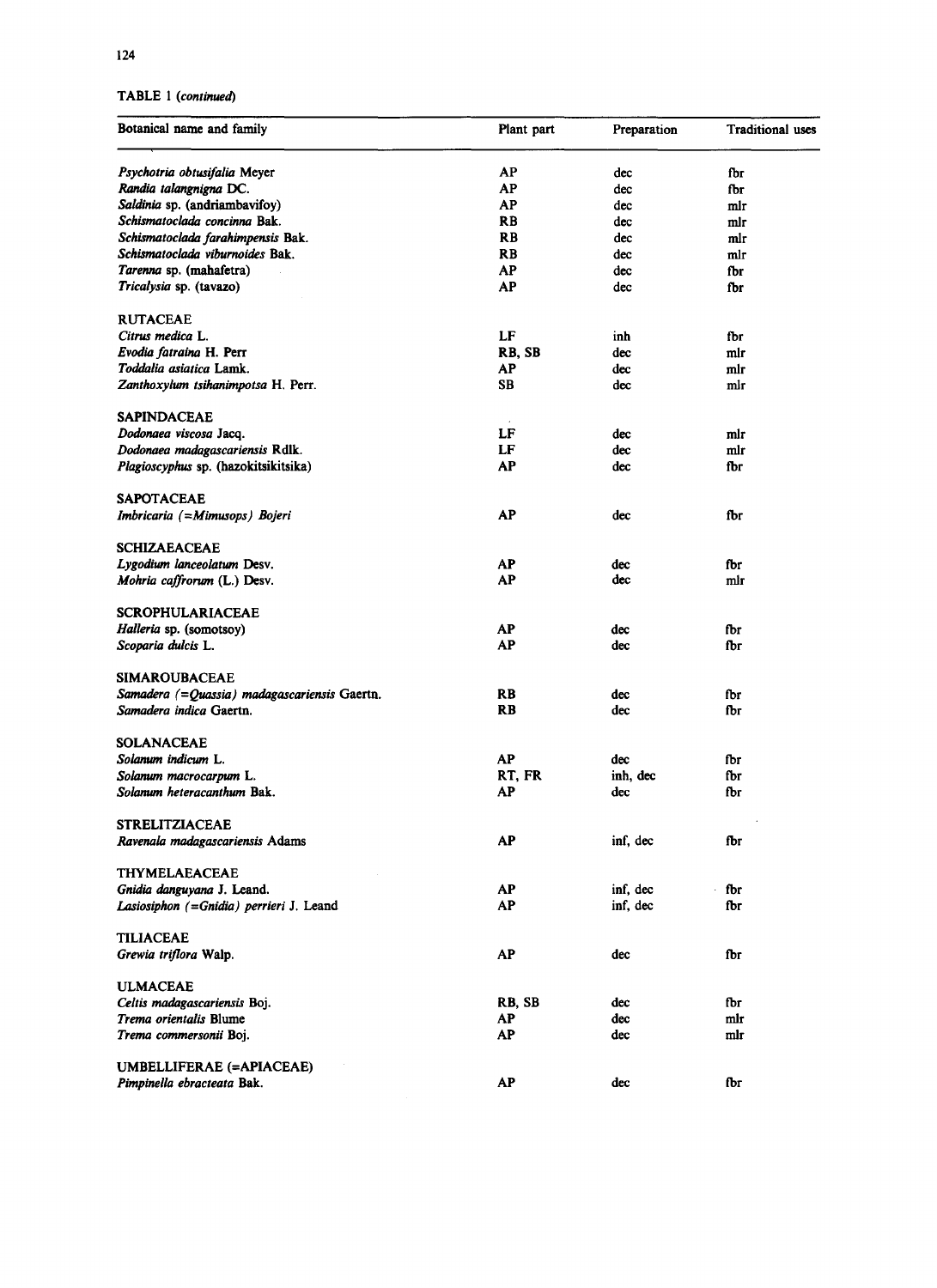#### TABLE I *(continued)*

| Botanical name and family                            | Plant part | Preparation | <b>Traditional uses</b> |
|------------------------------------------------------|------------|-------------|-------------------------|
| <b>VERBENACEAE</b>                                   |            |             |                         |
| Clerodendrum heterophyllum R. Br.                    | AP         | dec         | fbr                     |
| Lantana camara L.                                    | LF, RT     | inf         | fbr                     |
| Premna serratifolia L.                               | RT, LF     | dec         | fbr                     |
| <b>VIOLACEAE</b>                                     |            |             |                         |
| Rinorea greveana H. Bn.                              | LF         | dec         | fbr                     |
| Class MONOCOTYLEDONAE                                |            |             |                         |
| <b>AGAVACEAE</b>                                     |            |             |                         |
| Dracaena angustifolia Roxb.                          | AP         | dec         | fbr                     |
| Dracaena elliptica Thumb et Dallin.                  | AP         | dec         | fbr                     |
| Dracaena reflexa Lamk.                               | AP         | dec         | fbr                     |
| <b>COMMELINACEAE</b>                                 |            |             |                         |
| Commelina benghalensis L.                            | AP         | dec         | mlr                     |
| <b>CYPERACEAE</b>                                    |            |             |                         |
| Kyllingia (=Cyperus) polyphylla var. elatior Kükenth | AP         | dec         | fbr                     |
| Kyllingia cylindrica Nees                            | <b>AP</b>  | dec         | fbr                     |
| Remirea maritima Aublet                              | AP         | dec         | fbг                     |
| <i>Scleria greigifolia</i> Riedley                   | LF         | dec         | fbr                     |
| <b>DIOSCOREACEAE</b>                                 |            |             |                         |
| Dioscorea (orovy)                                    | ST, LF     | inf         | fbr                     |
| <b>GRAMINEAE (=POACEAE)</b>                          |            |             |                         |
| Cynodon dactylon (L.) Pers.                          | <b>AP</b>  | dec         | spl                     |
| Imperata cylindrica (L.) P. Beauv.                   | AP         | dec         | fbr                     |
| Phragmites mauritianus Kunth                         | AP         | dec         | mlr                     |
| <b>LILIACEAE</b>                                     |            |             |                         |
| Asparagus simulans Bak.                              | AP         | dec         | fbr                     |
| Asparagus vaginellatus Boj.                          | <b>AP</b>  | dec         | fbr                     |
| <b>ORCHIDACEAE</b>                                   |            |             |                         |
| Jumellea frangrans Schlechter                        | AP         | dec         | fbr                     |
| Jumellea francoisii Schlechter                       | AP         | dec         | fbr                     |
| <b>POTAMOGETONACEAE</b>                              |            |             |                         |
| Potamogeton javanicus Hass Karl                      | AP         | dec, inf    | mlr                     |
| ZINGIBERACEAE                                        |            |             |                         |
| Curcuma longa L.                                     | LF         | inh, dec    | fbr, mlr                |

**in the countryside has been in the habit of treating malaria by self-medication by taking a unique dose of chloroquine (one or two tablets) which is insufficient, to supposedly favour general chloroquine resistance; at the same time, they usually drink a decoction of known medicinal plants as an adjuvant to chloroquine. On the basis of these ethnopharmacological data, we have selected 24 plants and submitted extracts to in vitro and in**  **vivo antimalarial tests as well as chloroquine potentiating effect evaluation and cytotoxicity assessment (Ratsimamanga-Urverg, 1990, 1991). It can be inferred from these studies that (1) endemic plants of the** *Cinchoneae* **tribe (Rubiaceae) are devoid of** any antimalarial **activity, (2) some**  terpenoids showed in vitro activity as a conse**quence of their cytotoxicity but lacked in vivo effect in the animal model, (3) alkaloids of**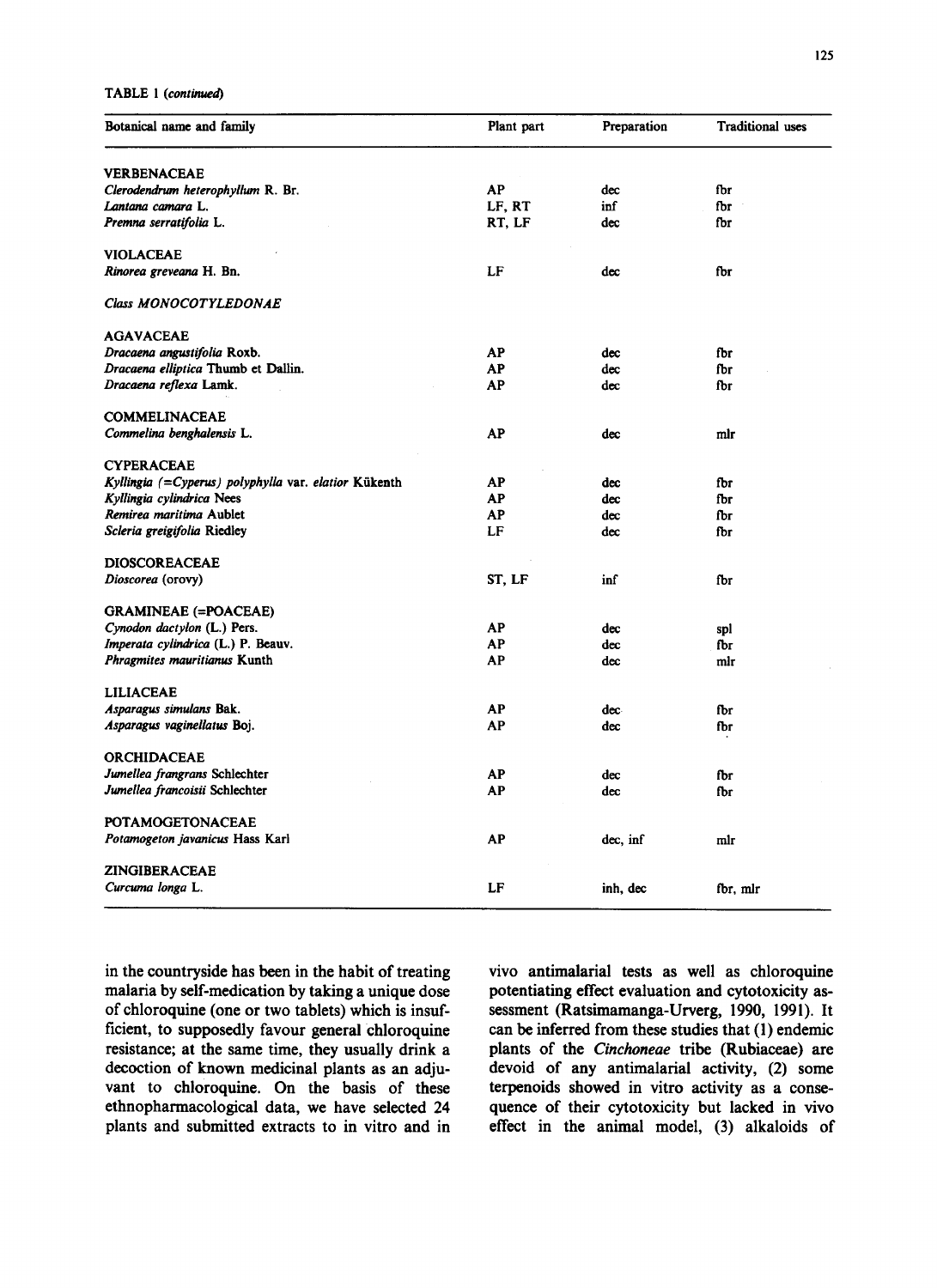**Menispermaceae and Rutaceae demonstrated**  significant effects; some of them potentialized the **action of chloroquine (Rasoanaivo, 1991).** 

#### **Cenelmions**

It is hoped that this compilation will promote comprehensive studies on Madagascan plants with reputed antimalarial activity which have not been thoroughly investigated and from which the active principles remain to be identified. As chloroquine is still the most effective and widely used drug in malaria therapy because of its rapid onset of action, good tolerability and low cost, we are focusing our study on the search of drugs that may complement chloroquine efficiency on malaria.

#### **Refereaces**

- Beaujard, P. (1988) Les plantes médicinales du Sud-Est de *Madagascar. Journal of Ethnopharmacology* 23, 165.
- Blanchard, R. (1901) Le paludisme à Madagascar. Revue de *Madagascar,* 3 (4), 233-243.
- Boiteau, P. (1979) *Prdcis de Matiire Mddicale Malgache.*  Librairie de Madagascar, Antananarivo.
- Boiteau, P. (1979) *Dictionnaire des Noms Malgaches des*  Végétaux, augmenté de son supplément (inédit).
- Boiteau, P., Sépacer, K., Rarimampianina and Rakoto Ratsimamanga, A. (1968) Notes d'ethobotaniques malgaches. *Journal of Agricultural and Tropical Botany Applications* 15 (1-3), I- 15; *Journal of Agricultural and Tropical Botany Applications* 15 (9-11), 337-349.
- Boiteau, P. (1937) Introduction à l'étude des plantes fébrifuges de la Flore Malgache. (a) *Bulletin Economique de Madagascar*, 155-175; (b) *Bulletin de la Société de Pathologie Exotique,* 30, No 8, 739-741.
- Boiteau, P. (1942) Isolement de la burasaine de Burasaio *Madagascariensis. Bulletin de l'Académie Malgache, XXV,* 31.
- Bost, R. (1961) Pharmacopée Malgache. *Mémoires de l'Institut* Scientifique de Madagascar Série B, X. fas. 2.
- Bouton, L. (1857) *Medicinal Plants Growing or Cultivated in the Island of Mauritius,* R. de Sp6ville & Co., Maurice.
- Débray, M., Jacquemin, H. and Razafindrambao, R. (1971) Contribution à l'inventaire des plantes médicinales de Madagascar. *Travaux et Documents de I'ORSTOM de Tananarive 8.*
- Debray, M. (1970) Contribution à l'inventaire des plantes Médicinales du Massif de Tsaratanàna. Mémoires de *I'ORSTOM de Tananarive* 37.
- Dandouau, A. (1910) Catalogue alphabétique des Noms Malgaches. *Economique de Madagascar* X, No. 2 et XI, No. 1.
- Dandouau, B. (1913) Ody et Fanafody. *Balietin de IAcademie Malgache XI,* 153-226.
- Daruty, C. (1886) Plantes Médicinales de l'Ile Maurice et des Pays Intertropicaux, R. de Spéville et Co, Maurice, pp. 3-61.
- Davidson, S. (1945). Extracts of Burasaia in the treatment of *malaria. East Africa Medical Journal* 22, 80.
- Decary, R. (1946) Plantes et animaux utiles de Madagascar. *Ananles du Musde Colonial de Marsetiie* 54. 6 6me s6rie vol. 4.
- Descheemacker (1979) *Ravimaitso,* Imprimerie St Paul, Fianarantsoa.
- Dufournet, R. (1972) *Plantes Médicinales de Madagascar*, Institut de Recherche Agricole de Madagascar, Tananarive.
- François, E. (1925) Note concernant les plantes médicinales ou officinales introduites à Madagascar. Bulletin Economique de *Madagascar* XXlI, 123.
- Heckel, E. (1903) Les plantes utiles de Madagascar, Paris, Challamel; (1910). *Annales du Musde Colonial de Marseiiie 8*  (2).
- Jacquemin, H. (1971) Contribution à l'inventaire des plantes *m#dicinales de Madagascar: Plantes de I'lle Ste Marie.*  ORSTOM de Tananarive, document E. 331.
- Lasnet (1900) Notes sur la Pharmacopée des Sakalava du Nord-Ouest de Madagascar. Annales d'Hygiène et de *Mddecine Coionioles* 17--44. Revue de *Culture Coloniole*  171-175. (20 Mars), 209-13 (5 Avril), 233-238 (20 Avril).
- Leclerg, J. (1864) *Des plantes médicinales de l'Iles de la Réunion* et de leur application à la thérapeutique. La Malle, Saint-Denis, 73 pp.
- Parker, G.W. (1896) A malagasy Materia Medica. *Pharmaceutical Journal* & Transactions 6 Avril.
- Pernet, R. (1957) Les plantes médicinales de Madagascar. *Mémoires de l'Institut Scientifique de Madagascar Série B,* VIII. i-143; (1959) *Mdmoires de I'Institut Scientiflque de Madagascar Sirie B,* IX, 217-303.
- Pernet, R. and Meyer, G. (1957) *Pharmacopée de Madagascar.* Publications de l'Institut de Recherche Scientifique, Tananarive.
- Perret (1903) Croyances médicinales des Malgaches. *Sciences*, *Arts & Nature, Paris,* 28 Aofit.
- PetitJean, A., Rakotovao, L.H. and Andrianarivo, C. (1990) Introduction an Fichier Flore de Madagascar. The *Journal of Nature,* 2 (1), 49-58.
- Quansah, N. (1988) Ethnomedicine in Maronantsetra region of *Madagascar. Economic Botany* 42 (3), 370-375.
- Rabe, H. (1928) Manuscript de 45 pages sans titre ni date sur la Matière Médicale Malgache. Archives de l'Institut de *Recherche Scientifique de Madagascar.*
- Rabesandratana, R.N. (1978) Résultats d'enquêtes et de localisations de plantes médicinales de la région de Toliara. *Annales de I'Universit~ de Madagascar* 13, 131-150.
- Rakoto-Rat\$imamanga, A., Boiteau, P. and Mouton, **M.**  (1969) *Eléments de Pharmacopée Malagasy*, Tome I, Imprimerie Nationale, Antananarivo.
- Ramisiray, G. (1901) La M6decine des Malgaches. *Revue de Madagascar* 3 (8), 549-555.
- Ranaivoarivao (1974) Vers la démocratisation des Plantes M6dicinales de Madagascar. *Bulletin de Madagascar* 330, 580-591.
- Randriamahefa, M. and Rakotozafy, A. (1979) *Tari-dhlana ahafantarana ny Raokandro Malagasy.* Antananarivo.
- Rasoanaivo, P., Ratsimamanga-Urverg, S. and Rakoto-Ratsimamanga, A. (1989) Résultats d'Enquêtes Ethnobotaniques dans la Région d'Andasibe et de Beza-Mahafafy. *Memoires de l'Institut Malgache de Recherches Appliquéees 1.*
- Rasoanaivo, P., Ratsimamanga-Urverg, S. and Rakoto-Ratsimamanga, A. (1991) 4 ans de recherche en chimiothérapie antipaludique à Madagascar: bilan et perspectives. In: *Médecine Traditonnelle et Pharmacopée*. Agence de Coopération Culturelle et technique (ACCT), in press.
- Rason, G. (1970) Zava-maniry, Balisaman'i Gasikara, Tomes 1 *it 9. Imprimerie takariva,* Antananarivo.